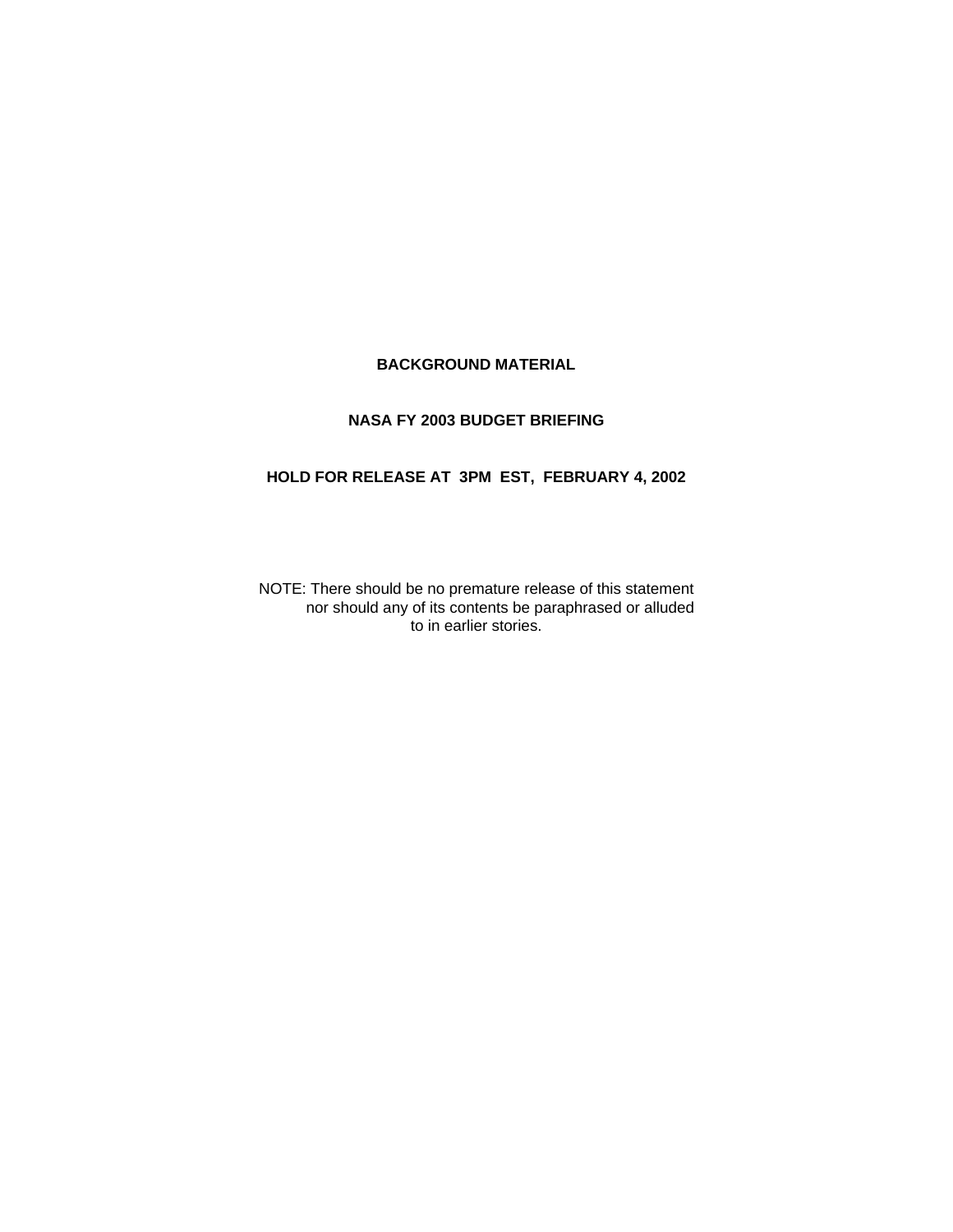## **NATIONAL AERONAUTICS AND SPACE ADMINISTRATION**

## **FY 2003 BUDGET SUMMARY (Millions of Dollars)**

|                                                                                                                      | FY 2002                            | FY 2003                       |
|----------------------------------------------------------------------------------------------------------------------|------------------------------------|-------------------------------|
| <b>HUMAN SPACE FLIGHT</b>                                                                                            | 6,830.1                            | 6,130.9                       |
| SCIENCE, AERONAUTICS & TECHNOLOGY                                                                                    | 8,047.8                            | 8,844.5                       |
| <b>INSPECTOR GENERAL</b>                                                                                             | 23.7                               | 24.6                          |
| SUBTOTAL BUDGET AUTHORITY<br><b>FULL FUNDING FOR FEDERAL RETIREES COST*</b><br>TOTAL INCLUDING FEDERAL RETIREES COST | 14,901.7<br>[111.0]<br>[15, 012.7] | 15,000.0<br>117.0<br>15.117.0 |

Note: FY02 Funding includes \$108.5M for Emergency Response Fund

\*Funding for Federal Retirees Not Distributed by Appropriation/Enterprise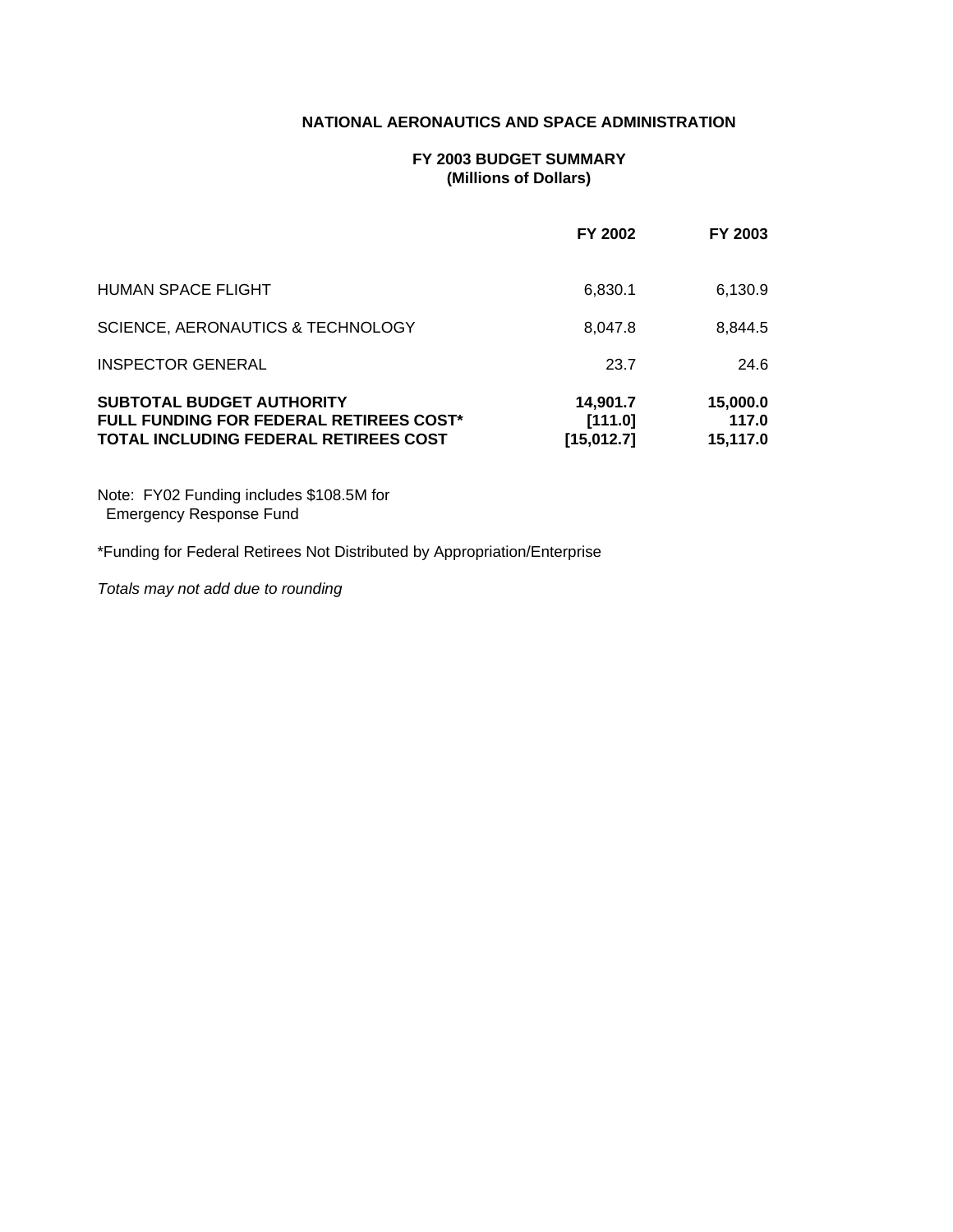|                                                    | FY 2002 | FY 2003 |
|----------------------------------------------------|---------|---------|
| <b>HUMAN SPACE FLIGHT</b>                          | 6,830.1 | 6,130.9 |
| <b>SPACE STATION</b>                               | 1,721.7 | 1,492.1 |
| <b>VEHICLE</b>                                     | 369.1   | 292.3   |
| <b>OPERATIONS CAPABILITY</b>                       | 1,312.6 | 1,199.8 |
| <b>CREW RETURN VEHICLE</b>                         | 40.0    |         |
| <b>SPACE SHUTTLE</b>                               | 3,272.8 | 3,208.0 |
| <b>FLIGHT HARDWARE</b>                             | 2,028.1 | 1,844.3 |
| <b>GROUND OPERATIONS</b>                           | 610.9   | 589.3   |
| <b>FLIGHT OPERATIONS</b>                           | 238.0   | 266.6   |
| PROGRAM INTEGRATION                                | 395.8   | 507.8   |
| PAYLOAD AND ELV SUPPORT                            | 91.3    | 87.5    |
| PAYLOAD CARRIERS AND SUPPORT                       | 57.0    | 51.7    |
| EXPENDABLE LAUNCH VEHICLE MISSION SUPPORT          | 34.3    | 35.8    |
| <b>INVESTMENTS AND SUPPORT</b>                     | 1,214.5 | 1,178.2 |
| ROCKET PROPULSION TEST SUPPORT                     | 27.8    | 27.9    |
| ENGINEERING AND TECHNICAL BASE                     | 75.2    | 72.4    |
| HEDS TECHNOLOGY AND COMMERCIALIZATION              |         |         |
| <b>CREW HEALTH &amp; SAFETY</b>                    |         | 5.8     |
| <b>INSTITUTIONAL SUPPORT</b>                       | 1,111.5 | 1,072.1 |
| R&PM                                               | 1,038.2 | 997.2   |
| <b>CONSTRUCTION OF FACILITIES</b>                  | 73.3    | 74.9    |
| <b>SPACE COMMUNICATIONS &amp; DATA SYSTEMS</b>     | 482.2   | 117.5   |
| <b>OPERATIONS</b>                                  | 318.8   | 82.1    |
| <b>UPGRADES</b>                                    | 25.4    | 1.4     |
| <b>TDRSS REPLENISHMENT PROJECT</b>                 | 117.5   | 16.5    |
| <b>TECHNOLOGY INFUSION</b>                         | 20.5    | 17.5    |
| <b>SAFETY, MISSION ASSURANCE &amp; ENGINEERING</b> | 47.6    | 47.6    |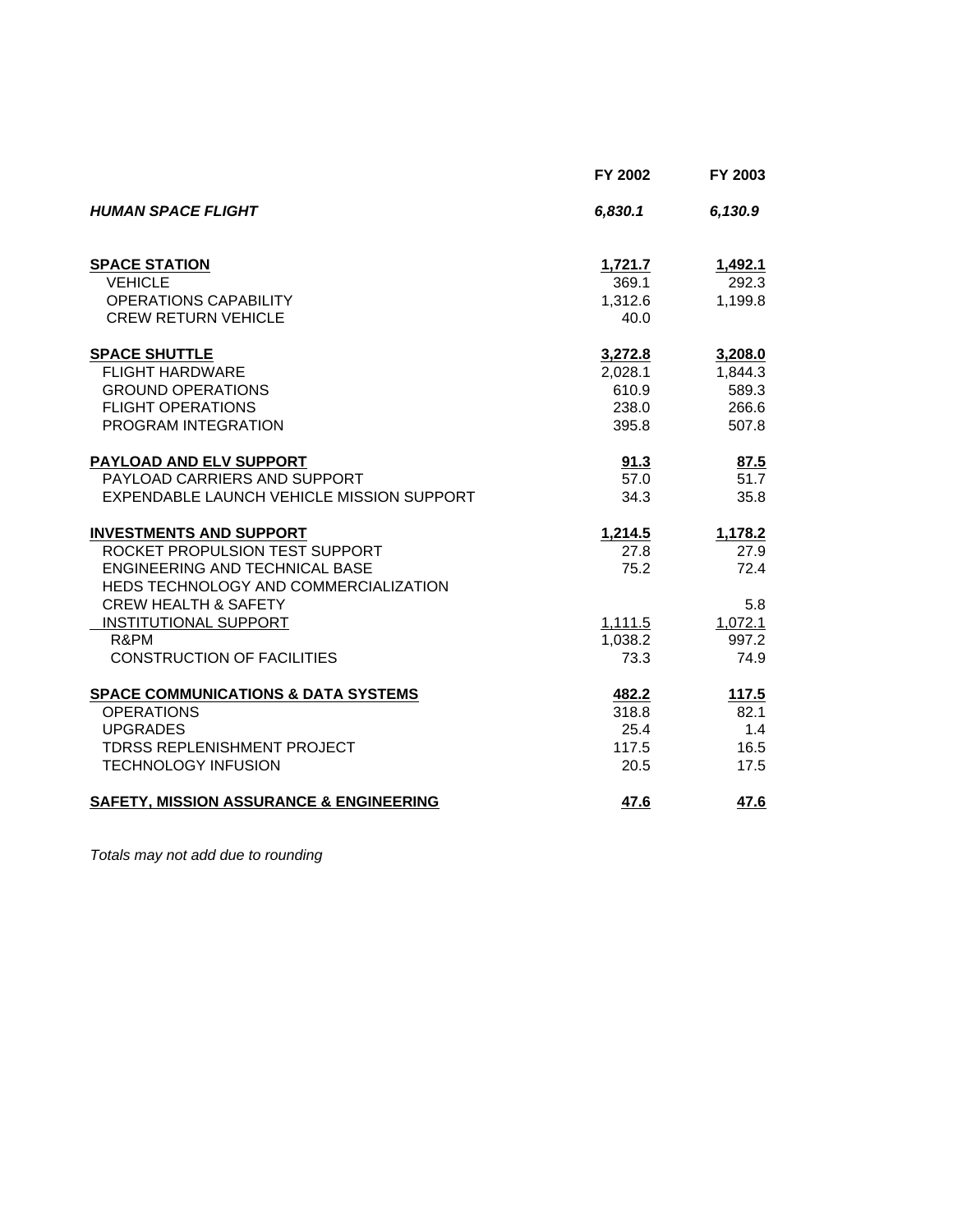|                                                          | FY 2002 | FY 2003 |
|----------------------------------------------------------|---------|---------|
| <b>SCIENCE, AERONAUTICS &amp; TECHNOLOGY</b>             | 8,047.8 | 8,844.5 |
| <b>SPACE SCIENCE</b>                                     | 2,867.1 | 3,414.3 |
| GRAVITY PROBE-B (GP-B)                                   | 46.1    | 19.7    |
| HUBBLE SPACE TELESCOPE (HST)                             | 172.0   | 138.9   |
| STRATOSPHERIC OBSERVATORY FOR INFRARED ASTRONOMY (SOFIA) | 38.0    | 46.9    |
| SPACE INFRARED TELESCOPE FACILITY (SIRTF)                | 113.0   | 47.4    |
| THERMOSPHERE, IONOSPHERE, MESOSPHERE                     |         |         |
| <b>ENERGETICS &amp; DYNAMICS (TIMED)</b>                 | 4.2     |         |
| SOLAR TERRESTRIAL RELATIONS OBSERVATORY (STEREO)         | 52.9    | 74.3    |
| GAMMA-RAY LARGE AREA SPACE TELESCOPE (GLAST)             | 20.7    | 69.2    |
| <b>NEW FRONTIERS</b>                                     |         | 15.0    |
| PAYLOAD AND INSTRUMENT DEVELOPMENT                       | 47.5    | 38.0    |
| <b>EXPLORER PROGRAM</b>                                  | 125.2   | 135.1   |
| <b>MARS EXPLORATION PROGRAM</b>                          | 414.7   | 453.6   |
| <b>DISCOVERY</b>                                         | 214.6   | 207.7   |
| <b>MISSION OPERATIONS</b>                                | 174.8   | 385.2   |
| <b>TECHNOLOGY PROGRAMS</b>                               | 440.2   | 703.9   |
| <b>RESEARCH PROGRAMS</b>                                 | 646.5   | 709.6   |
| <b>INSTITUTIONAL SUPPORT</b>                             | 356.7   | 369.8   |
| R&PM                                                     | 321.2   | 333.5   |
| <b>CONSTRUCTION OF FACILITIES</b>                        | 35.5    | 36.3    |
| <b>BIOLOGICAL &amp; PHYSICAL RESEARCH</b>                | 820.0   | 842.3   |
| <b>BIOASTRONAUTICS RESEARCH</b>                          | 95.6    | 113.0   |
| FUNDAMENTAL SPACE BIOLOGY                                | 35.3    | 56.0    |
| PHYSICAL SCIENCES RESEARCH                               | 120.0   | 134.1   |
| SPACE PRODUCT DEVELOPMENT                                | 17.0    | 14.8    |
| <b>HEALTH RESEARCH</b>                                   | 10.0    | 3.9     |
| <b>ISS RESEARCH CAPABILITIES</b>                         | 371.3   | 347.2   |
| <b>INSTITUTIONAL SUPPORT</b>                             | 170.9   | 173.3   |
| R&PM                                                     | 156.2   | 154.3   |
| CONSTRUCTION OF FACILITIES                               | 14.7    | 19.0    |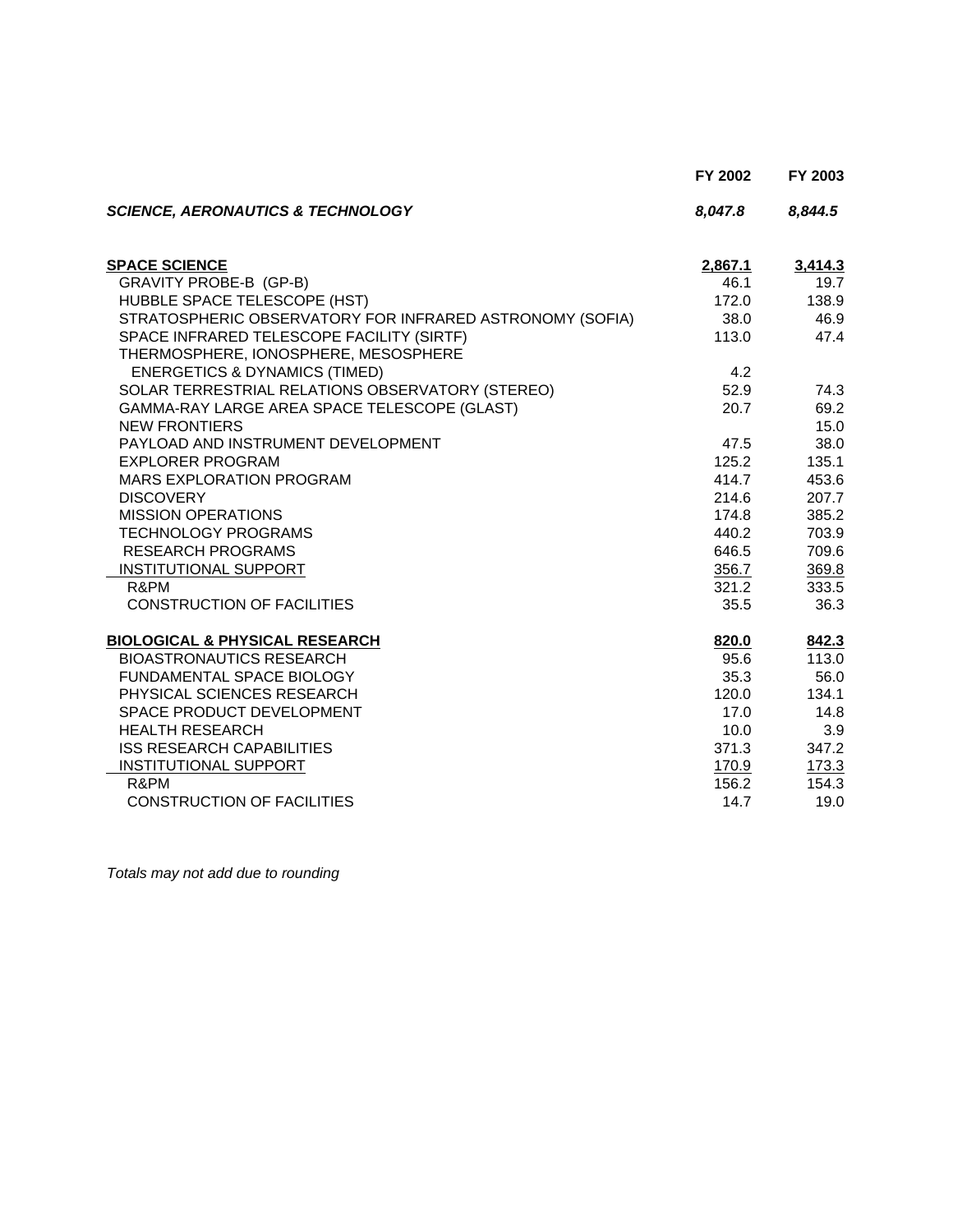|                                                | FY 2002 | FY 2003 |
|------------------------------------------------|---------|---------|
| <b>EARTH SCIENCE</b>                           | 1,625.7 | 1,628.4 |
| <b>MAJOR DEVELOPMENT</b>                       | 752.6   | 556.4   |
| EARTH OBSERVING SYSTEM                         | 385.4   | 410.9   |
| EARTH OBSERVING SYSTEM DATA INFORMATION SYSTEM | 293.0   | 74.3    |
| <b>EARTH EXPLORERS</b>                         | 74.2    | 71.2    |
| RESEARCH AND TECHNOLOGY                        | 537.1   | 506.3   |
| <b>EARTH SCIENCE PROGRAM SCIENCE</b>           | 340.5   | 353.9   |
| APPLICATIONS, COMMERCIALIZATION AND OUTREACH   | 94.8    | 61.7    |
| <b>TECHNOLOGY INFUSION</b>                     | 101.8   | 87.3    |
| CONSTRUCTION OF FACILITIES                     |         | 3.4     |
| <b>MISSION OPERATIONS</b>                      | 47.6    | 247.8   |
| INSTITUTIONAL SUPPORT                          | 288.4   | 317.9   |
| R&PM                                           | 267.9   | 296.7   |
| CONSTRUCTION OF FACILITIES                     | 20.5    | 21.2    |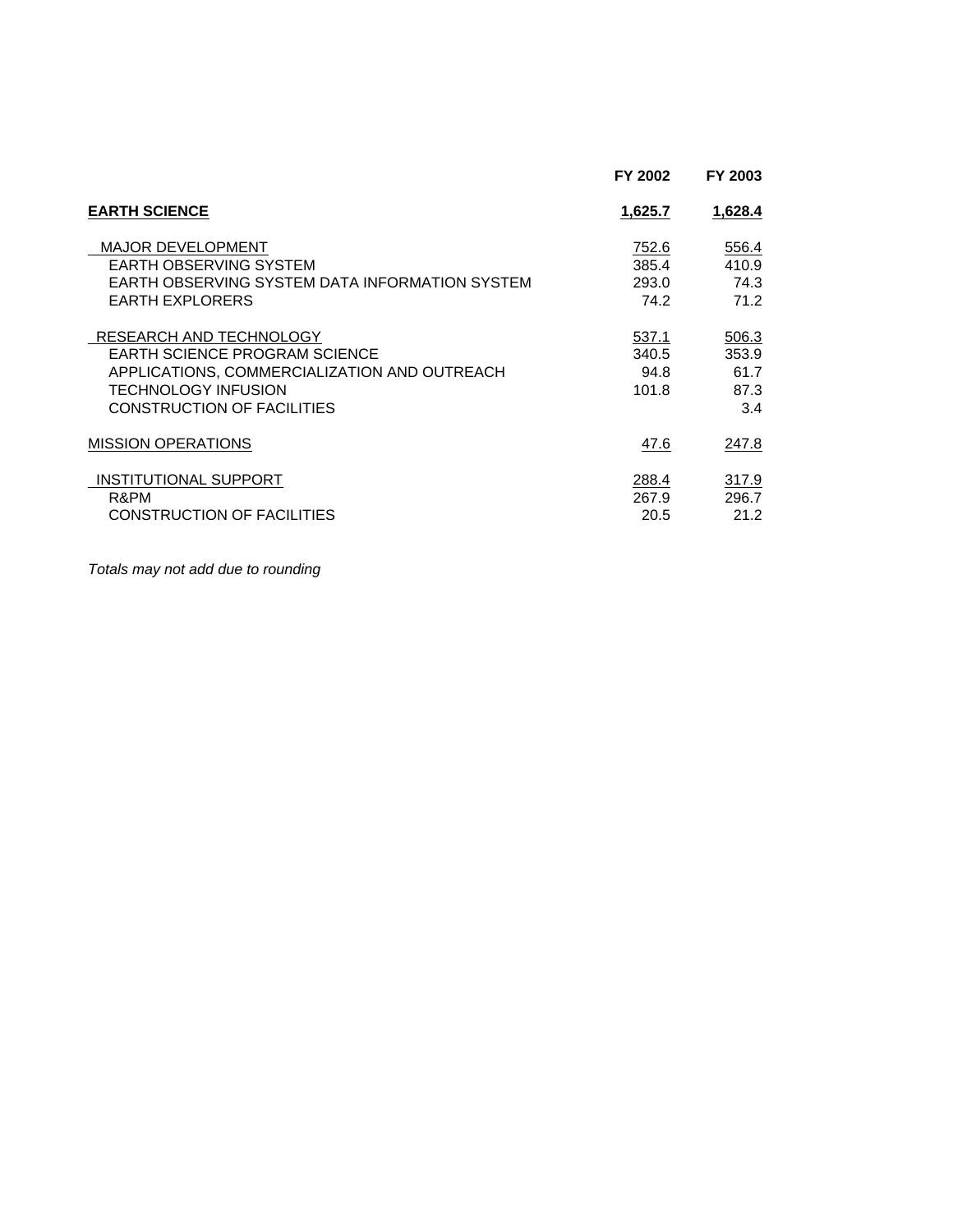|                                                            | FY 2002 | FY 2003 |
|------------------------------------------------------------|---------|---------|
| <b>AEROSPACE TECHNOLOGY</b>                                | 2,507.7 | 2,815.8 |
| REVOLUTIONIZE AVIATION                                     | 599.4   | 541.4   |
| <b>AVIATION SAFETY PROGRAM</b>                             | 96.1    | 95.0    |
| <b>VEHICLE SYSTEMS PROGRAM</b>                             | 369.4   | 321.3   |
| AIRSPACE SYSTEMS PROGRAM                                   | 133.9   | 125.1   |
| ADVANCED SPACE TRANSPORTATION                              | 578.0   | 879.4   |
| 2ND GENERATION REUSABLE LAUNCH VEHICLE PROGRAM             | 467.0   | 759.2   |
| SPACE TRANSPORTATION & LAUNCH TECHNOLOGY (STLT)            | 111.0   | 120.2   |
| PIONEER REVOLUTIONARY TECHNOLOGY                           | 276.7   | 274.9   |
| COMPUTING, INFORMATION, & COMMUNICATIONS TECHNOLOGY (CICT) | 155.9   | 154.0   |
| ENGINEERING FOR COMPLEX SYSTEMS                            | 28.0    | 28.0    |
| <b>ENABLING CONCEPTS &amp; TECHNOLOGIES</b>                | 92.8    | 92.9    |
| COMMERCIAL TECHNOLOGY                                      | 163.8   | 146.9   |
| COMMERCIAL PROGRAMS AND TECHNOLOGY TRANSFER AGENTS         | 48.7    | 35.6    |
| SMALL BUSINESS INNOVATION RESEARCH PROGRAMS                | 115.1   | 111.3   |
| <b>INSTITUTIONAL SUPPORT</b>                               | 889.8   | 973.2   |
| R&PM                                                       | 804.8   | 857.7   |
| <b>CONSTRUCTION OF FACILITIES</b>                          | 85.0    | 115.5   |
| <b>ACADEMIC PROGRAMS</b>                                   | 227.3   | 143.7   |
| <b>EDUCATION PROGRAMS</b>                                  | 142.6   | 61.6    |
| MINORITY UNIVERSITY RESEARCH & EDUCATION                   | 84.7    | 82.1    |
| <b>INSPECTOR GENERAL</b>                                   | 23.7    | 24.6    |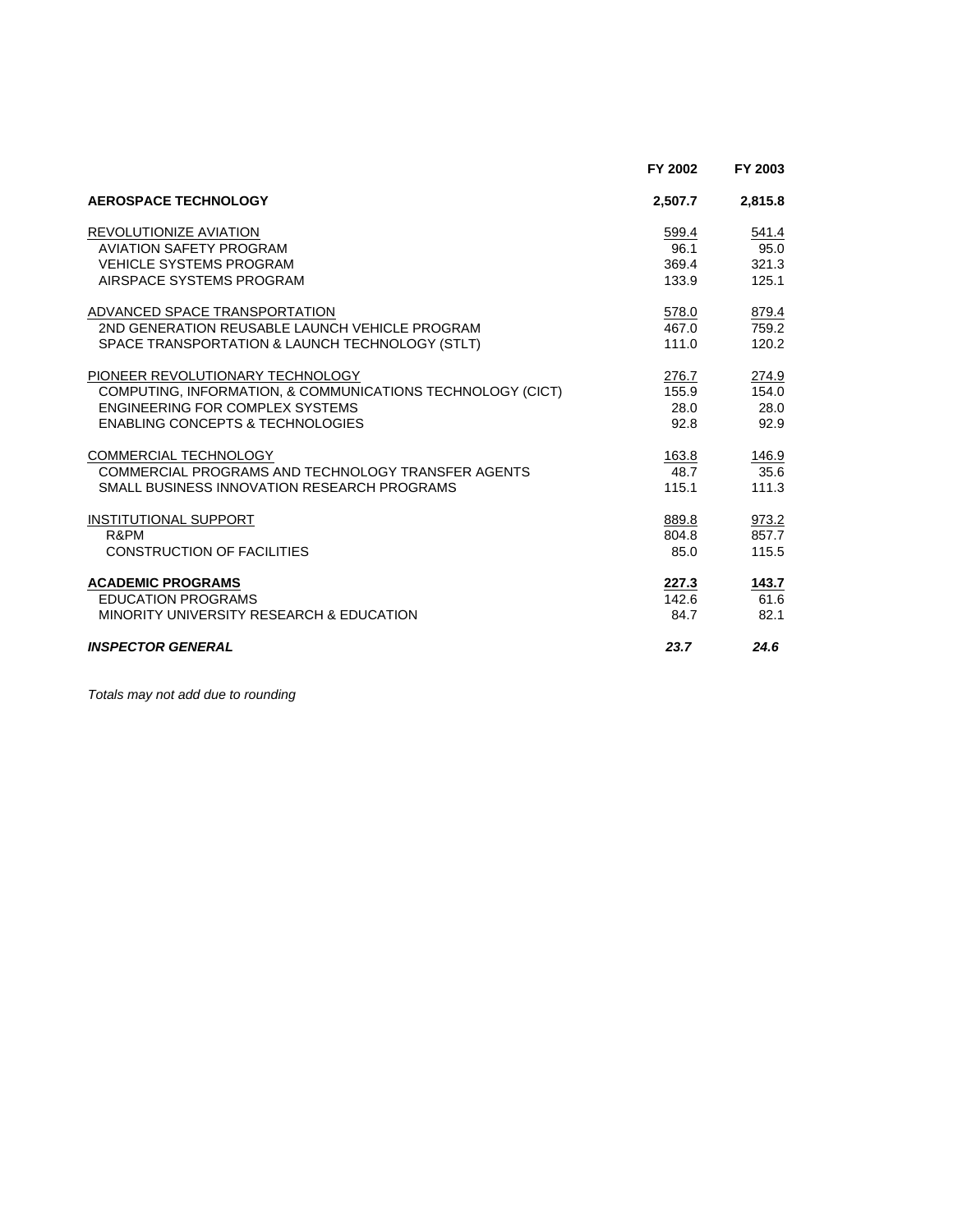#### **NATIONAL AERONAUTICS AND SPACE ADMINISTRATION SUMMARY OF BUDGET PLAN BY FUNCTION MILLION OF DOLLARS**

The Research and Program Management funds for FY 2002 and FY 2003 displayed are for information. These funds have been allocated in the two appropriation structure by Enterprise which was established beginning in FY 2002.

|                                                                      | FY 2002 FY 2003 |                                  |
|----------------------------------------------------------------------|-----------------|----------------------------------|
| PERSONNEL AND RELATED COSTS<br>TRAVEL<br>RESEARCH OPERATIONS SUPPORT | 54.7<br>634.7   | 1.894.5 2.013.8<br>59.2<br>566.4 |
| <b>TOTAL</b>                                                         | 2.583.9         | 2.639.4                          |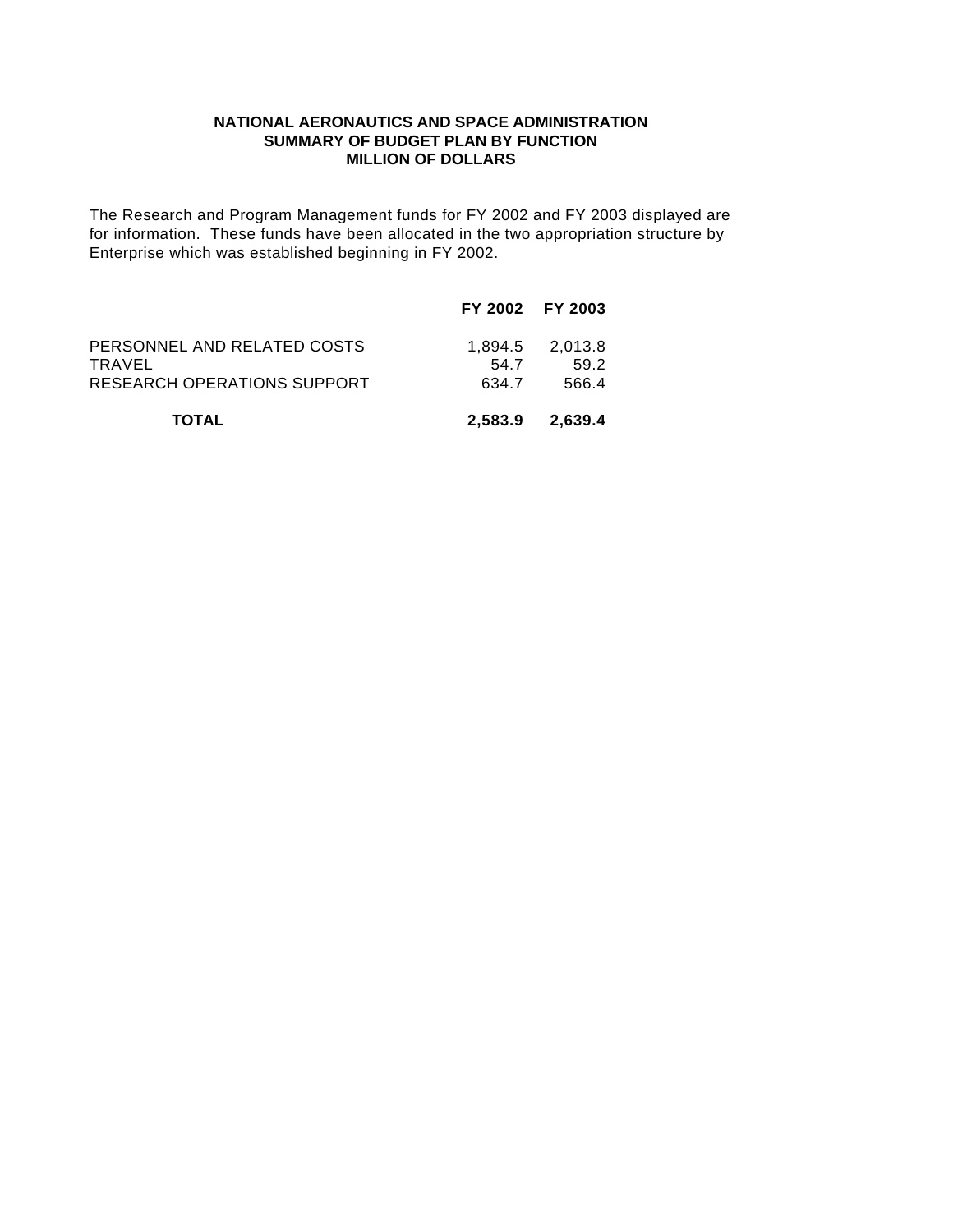### **NATIONAL AERONAUTICS AND SPACE ADMINISTRATION DISTRIBUTION OF WORKYEARS BY INSTALLATION FY 2003 BUDGET SUMMARY**

|                                          | FY 2002 | FY 2003 |
|------------------------------------------|---------|---------|
| <b>JOHNSON SPACE CENTER</b>              | 3014    | 2975    |
| <b>KENNEDY SPACE CENTER</b>              | 1852    | 1870    |
| MARSHALL SPACE FLIGHT CENTER             | 2761    | 2761    |
| <b>STENNIS SPACE CENTER</b>              | 295     | 301     |
| AMES RESEARCH CENTER                     | 1498    | 1506    |
| DRYDEN FLIGHT RESEARCH CENTER            | 600     | 595     |
| <b>LANGLEY RESEARCH CENTER</b>           | 2365    | 2365    |
| <b>GLENN RESEARCH CENTER</b>             | 1923    | 1924    |
| <b>GODDARD SPACE FLIGHT CENTER</b>       | 3317    | 3323    |
| <b>HEADQUARTERS</b>                      | 1167    | 1217    |
| SUBTOTAL, FULL-TIME EQUIVALENT WORKYEARS | 18,792  | 18,837  |
| <b>INSPECTOR GENERAL</b>                 | 213     | 213     |
| TOTAL, FULL-TIME EQUIVALENT WORKYEARS    | 19,005  | 19,050  |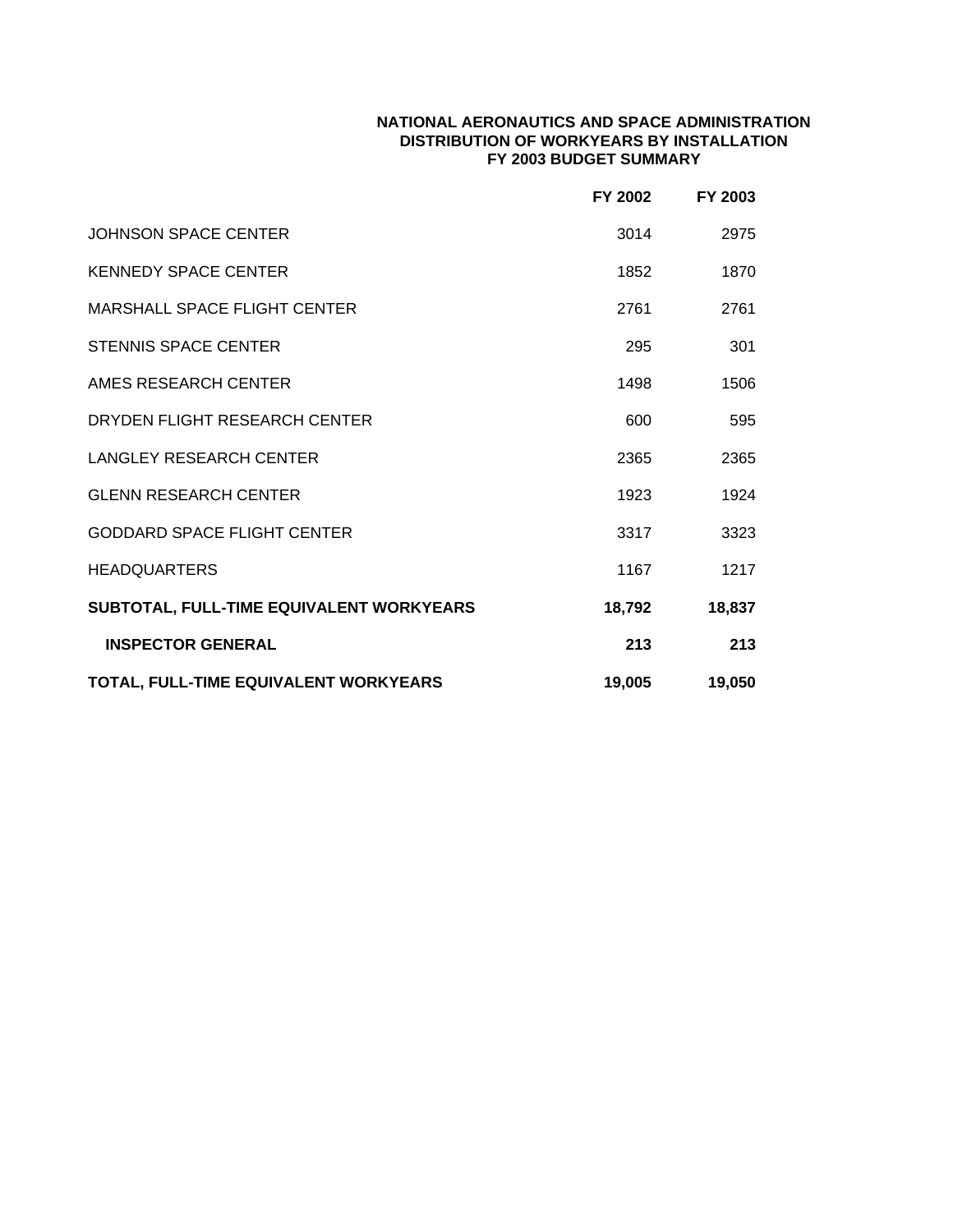#### **NATIONAL AERONAUTICS AND SPACE ADMINISTRATION CONSTRUCTION OF FACILITIES BY APPROPRIATION FY 2003 BUDGET SUMMARY (Millions of Dollars)**

|                                                                                                                                                                                                                                                                                          | FY 2002                                   | FY 2003             |
|------------------------------------------------------------------------------------------------------------------------------------------------------------------------------------------------------------------------------------------------------------------------------------------|-------------------------------------------|---------------------|
| <b>HUMAN SPACE FLIGHT</b>                                                                                                                                                                                                                                                                | 46.5                                      | 18.2                |
| INTERNATIONAL SPACE STATION<br>Modify ISS Software Development Integraton Laboratory (JSC)                                                                                                                                                                                               | 5.0<br>5.0                                |                     |
| <b>SPACE SHUTTLE</b>                                                                                                                                                                                                                                                                     | 39.5                                      | 15.0                |
| Replace Cell "E" Air Handling Units, Building 110 (MAF)<br>Replace Chilled Water, Steam, and Condensate System (MAF)<br>Replace Paint Spray Facility, Building 103 (MAF)                                                                                                                 | 1.9                                       | 1.7<br>2.0<br>2.0   |
| Repair Crane Hoist Trolley Motor Drive, Rotating Payload Servicing Facility (KSC)<br>Repairs to the Vehicle Assembly Building (KSC)<br>Restore Low Voltage Power System, Pad B (KSC)<br>Repair and Modernize A-Complex (SSC)<br>Minor Revitalization of Facilities at Various Locations, | 1.6<br>25.0<br>2.0<br>3.0                 |                     |
| Not in excess of \$1.5 million per project                                                                                                                                                                                                                                               | 4.5                                       | 7.8                 |
| Facility Planning and Design                                                                                                                                                                                                                                                             | 1.5                                       | 1.5                 |
| PAYLOAD AND ELV SUPPORT<br>Minor Revitalization of Facilities at Various Locations,                                                                                                                                                                                                      | 2.0                                       | 3.2                 |
| Not in excess of \$1.5 million per project<br>Facility Planning and Design                                                                                                                                                                                                               | 1.9<br>0.1                                | 3.0<br>0.2          |
| <b>SCIENCE, AERONAUTICS, AND TECHNOLOGY</b>                                                                                                                                                                                                                                              | 75.4                                      | 41.9                |
| <b>SPACE SCIENCE</b><br>Construct Flight Projects Center (JPL)<br>Safety Renovations, Buildings 2 and 26 (GSFC)<br>Construct 34-Meter Beam Waveguide Antenna, Madrid Spain (JPL)<br>Construct Propulsion Research Laboratory (MSFC)<br>Facility Planning and Design                      | 43.6<br>12.4<br>1.7<br>7.0<br>22.0<br>0.5 | 21.7<br>16.5<br>5.2 |
| <b>BIOLOGICAL AND PHYSICAL RESEARCH</b><br>Construct Booster Application Facility, Brookhaven National Laboratory                                                                                                                                                                        | 9.8<br>9.8                                | 2.8<br>2.8          |
| <b>EARTH SCIENCE</b><br>Construct Flight Projects Center (JPL)                                                                                                                                                                                                                           | 2.5<br>2.5                                | 3.4<br>3.4          |
| AEROSPACE TECHNOLOGY<br>Modify Cell W-2 for Dual-Spool Turbine Research, ERB (GRC)                                                                                                                                                                                                       | 19.5                                      | <u>14.0</u><br>10.0 |
| Construct Rocket Based Combined Cycle (RBCC) Test Facility (SSC)<br>Construct Visitor Center (LaRC)<br>Construct Addition to Main Administration Building (SSC)<br><b>Construct Propulsion Test Operations Facility (SSC)</b><br>Upgrade E-Complex Test Capabilities (SSC)               | 8.0<br>1.5<br>3.5<br>1.5<br>5.0           | 4.0                 |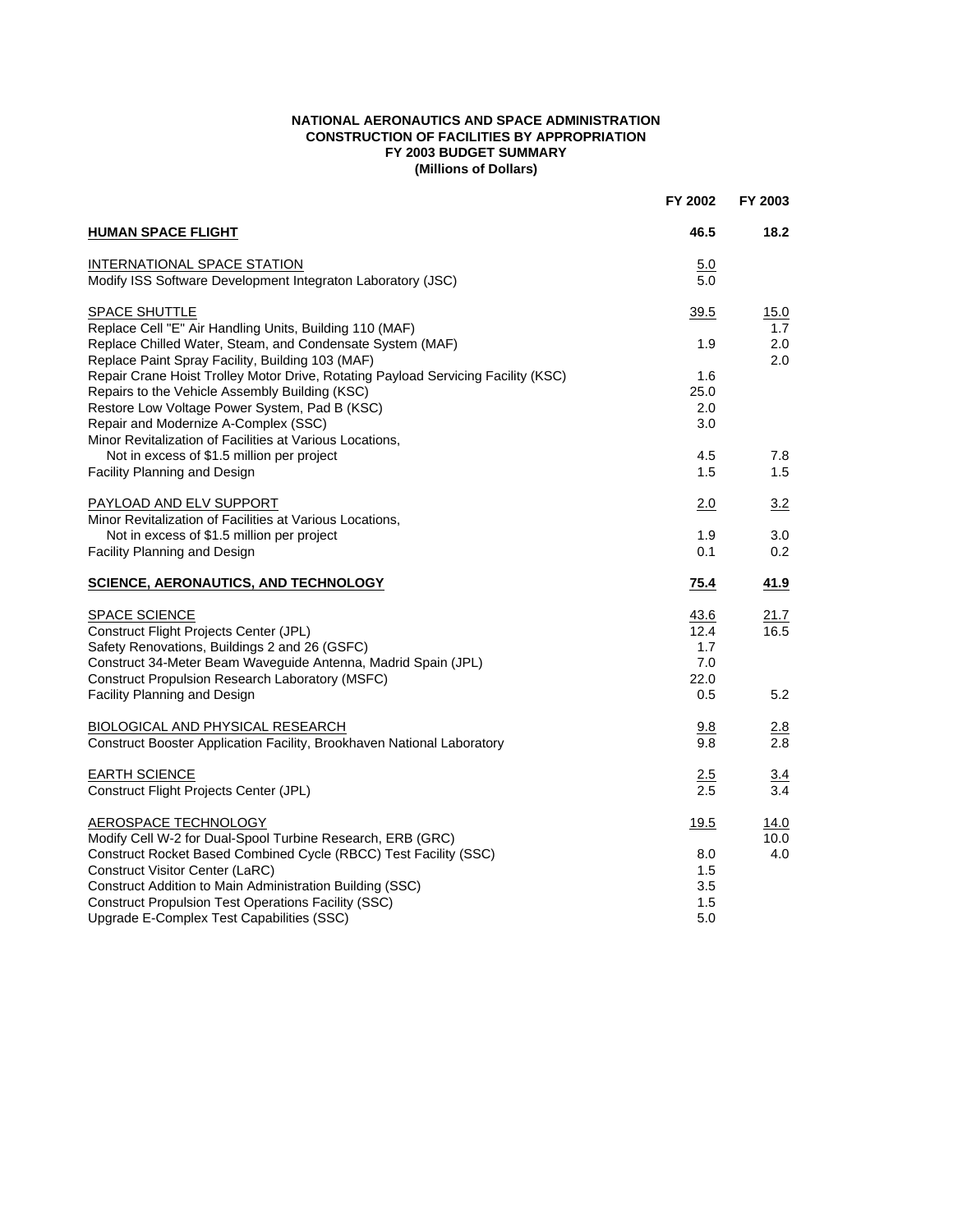|                                                                                 | FY 2002 | FY 2003 |
|---------------------------------------------------------------------------------|---------|---------|
| <b>INSTITUTIONAL SUPPORT PROJECTS</b>                                           | 233.4   | 266.9   |
| <b>AMES RESEARCH CENTER</b>                                                     | 10.0    |         |
| <b>Construct Child Care Facility</b>                                            | 1.1     |         |
| Restore Electrical Distribution System                                          | 8.9     |         |
| DRYDEN FLIGHT RESEARCH CENTER                                                   | 3.0     |         |
| Rehabilitate and Modify Central Emergency Generator System (DFRC)               | 3.0     |         |
| <b>GLENN RESEARCH CENTER</b>                                                    | 3.9     | 6.9     |
| Repair Roofs and Masonry, Various Buildings (GRC)                               |         | 1.8     |
| Repair Sanitary Sewer System                                                    | 3.9     | 1.6     |
| Upgrade 150 PSIG Combustion Air System, ERB (GRC)                               |         | 3.5     |
| <b>GODDARD SPACE FLIGHT CENTER</b>                                              | 6.9     | 6.7     |
| Realign Soil Conservation Service Road, Greenbelt (GSFC)                        |         | 4.4     |
| Repair Site Steam Distribution System                                           | 4.0     | 2.3     |
| Restore Parkway Bridge (GSFC)                                                   | 2.9     |         |
| JET PROPULSION LABORATORY                                                       | 2.8     | 2.0     |
| Relocate and Revitalize High Efficiency Antenna, DSS-65. Madrid Spain (JPL)     |         | 2.0     |
| Connect Madrid Deep Space Communications Complex to                             |         |         |
| Commercial Power(JPL)                                                           | 2.8     |         |
| <b>JOHNSON SPACE CENTER</b>                                                     | 3.2     | 0.0     |
| Rehabilitate Aircraft Hangar, Ellington Field                                   | 3.2     |         |
| <b>KENNEDY SPACE CENTER</b>                                                     | 19.5    | 7.6     |
| Construct Operations Support Building II, LC-39 Area (KSC)                      | 12.8    | 5.6     |
| Replace Air Handling Units, Headquartes Building (KSC)                          |         | 2.0     |
| Construct Operations Support Building, Pad A(KSC)                               | 4.7     |         |
| Construct Replacement Air Traffic Control Tower, Shuttle Landing Facility (KSC) | 2.0     |         |
| <b>LANGLEY RESEARCH CENTER</b>                                                  | 9.2     | 6.5     |
| Repairs to Air Conditioning Systems, Various Facilities (LaRC)                  | 3.3     | 3.7     |
| Upgrade Hangar Fire Suppression System, B1244 (LaRC)                            |         | 2.8     |
| Rehabilitate Atmospheric Sciences Building, 1250                                | 2.4     |         |
| Replace Heater, 20-inch Mach 6 CF4 Tunnel                                       | 3.5     |         |
|                                                                                 |         |         |

Note: Funding for these projects has been distributed to the Enterprises.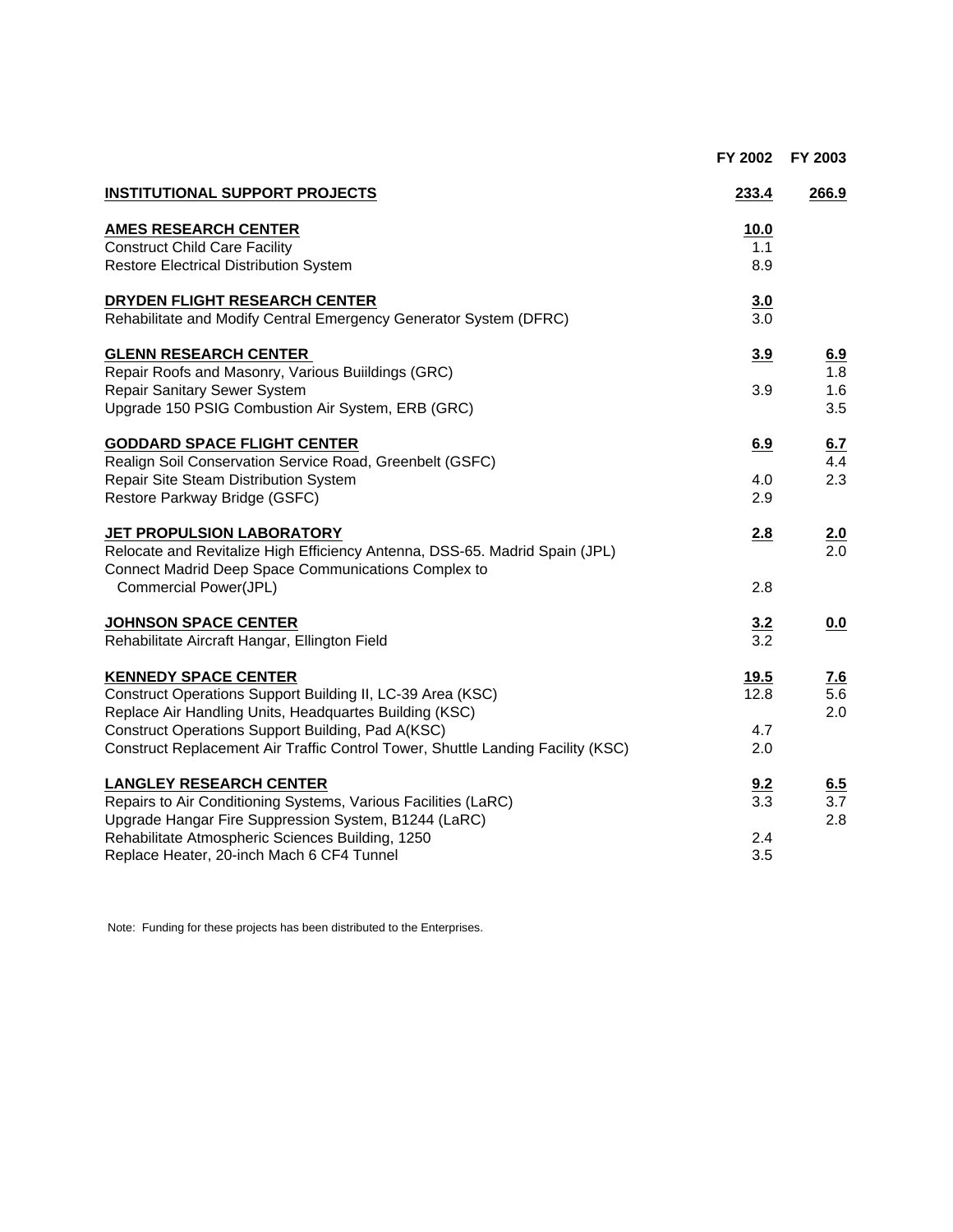|                                                                                                | FY 2002 | FY 2003    |
|------------------------------------------------------------------------------------------------|---------|------------|
| <b>MARSHALL SPACE FLIGHT CENTER</b><br>Construct Replacement Office Building, 4600 Area (MSFC) | 7.5     | 7.3<br>7.3 |
| Rehabilitate Interior of Office and Laboratory Building                                        | 1.8     |            |
| Rehabilitate and Modify Productivity Enhancement Complex                                       | 3.6     |            |
| Rehabilitate Precision Cleaning Facility                                                       | 2.1     |            |
| <b>MICHOUD ASSEMBLY FACILITY</b>                                                               | 14.4    | 13.8       |
| Replace Roof, External Tank Manufacturing Building (MAF)                                       | 12.0    | 11.0       |
| Replace Site-Wide High Voltage Oil Switches (MAF)                                              |         | 2.8        |
| Repair and Upgrade Substations 31, 32, and 33 (MAF)                                            | 2.4     |            |
| <b>WALLOPS FLIGHT FACILITY</b>                                                                 |         | 2.0        |
| Repairs to Airfield (WFF)                                                                      |         | 2.0        |
| <b>MINOR REVITALIZATION OF FACILITIES AT VARIOUS LOCATIONS</b>                                 |         |            |
| <b>NOT IN EXCESS OF \$1.5 MILLION PER PROJECT</b>                                              | 80.3    | 91.9       |
| <b>FACILITY PLANNING &amp; DESIGN</b>                                                          | 15.7    | 17.2       |
| <b>ENVIRONMENTAL COMPLIANCE &amp; RESTORATION</b>                                              | 57.0    | 105.0      |

Note: Funding for these projects has been distributed to the Enterprises.